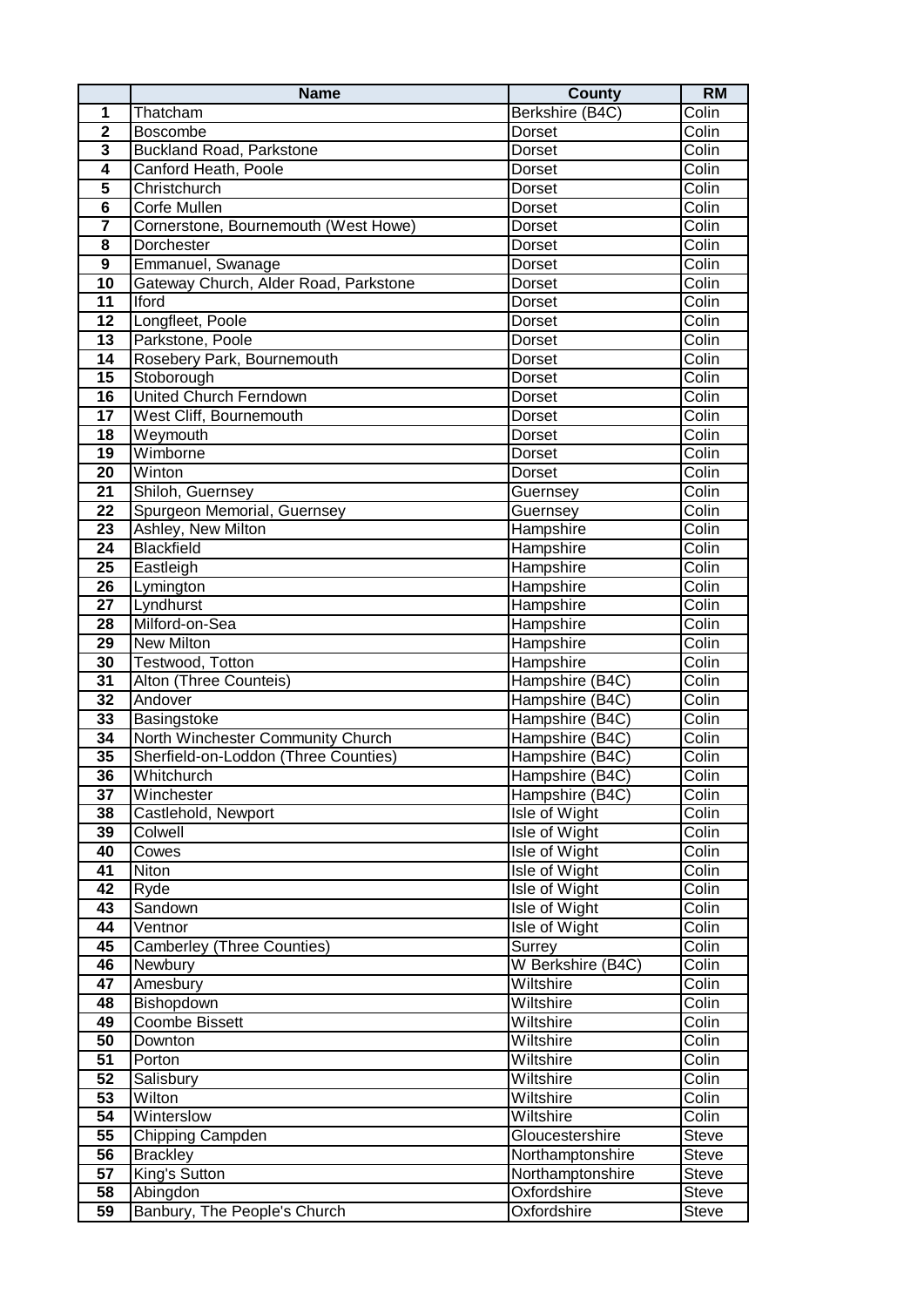| 60              | Bayworth                                             | Oxfordshire                | Steve        |
|-----------------|------------------------------------------------------|----------------------------|--------------|
| 61              | <b>Bicester, Orchard Fellowship</b>                  | Oxfordshire                | <b>Steve</b> |
| 62              | Blackbird Leys, Holy Family (LEP)                    | Oxfordshire                | Steve        |
| 63              | Bloxham                                              | Oxfordshire                | <b>Steve</b> |
| 64              | <b>Botley</b>                                        | Oxfordshire                | <b>Steve</b> |
| 65              | <b>Burford</b>                                       | Oxfordshire                | <b>Steve</b> |
| 66              | <b>Burmese Mission Church</b>                        | Oxfordshire                | <b>Steve</b> |
| 67              | Charlbury                                            | Oxfordshire                | <b>Steve</b> |
| 68              | <b>Chipping Norton</b>                               | Oxfordshire                | <b>Steve</b> |
| 69              | Cote                                                 | Oxfordshire                | <b>Steve</b> |
| 70              | <b>Didcot</b>                                        | Oxfordshire                | <b>Steve</b> |
| $\overline{71}$ | Drayton                                              | Oxfordshire                | <b>Steve</b> |
| 72              | Eynsham                                              | Oxfordshire                | <b>Steve</b> |
| 73              | Faringdon                                            | Oxfordshire                | <b>Steve</b> |
| 74              | Fleet Meadow, Didcot                                 | Oxfordshire                | <b>Steve</b> |
| $\overline{75}$ | Headington                                           | Oxfordshire                | <b>Steve</b> |
| 76              | <b>Henley on Thames</b>                              | Oxfordshire                | <b>Steve</b> |
| $\overline{77}$ | Hook Norton, Banbury                                 | Oxfordshire                | <b>Steve</b> |
| 78              | John Bunyan, Cowley                                  | Oxfordshire                | <b>Steve</b> |
| $\overline{79}$ | Kidlington, Oxford                                   | Oxfordshire                | <b>Steve</b> |
| 80              | Ladygrove, Didcot                                    | Oxfordshire                | <b>Steve</b> |
| 81              | Littlemore                                           | Oxfordshire                | Steve        |
| 82              | New Road, Oxford                                     | Oxfordshire                | <b>Steve</b> |
| 83              | Peachcroft, Abingdon                                 | Oxfordshire                | Steve        |
| 84              | United Asian, Oxford                                 | Oxfordshire                | Steve        |
| 85              | Wallingford                                          | Oxfordshire                | Steve        |
| 86              | Wolvercote                                           | Oxfordshire                | <b>Steve</b> |
| 87              | Woodstock                                            | Oxfordshire                | <b>Steve</b> |
| 88              | The Gate (Reading Community Church)                  | W Berkshire                | Steve        |
| 89              | Abbey, Reading                                       | W Berkshire                | Steve        |
| 90              | Anderson, Reading                                    | W Berkshire                | <b>Steve</b> |
| $\overline{91}$ | Caversham Park, Reading                              | W Berkshire                | <b>Steve</b> |
| 92              | Caversham, Reading                                   | W Berkshire                | <b>Steve</b> |
| 93              | Cippenham, Slough                                    | W Berkshire                | <b>Steve</b> |
| 94              | Crowthorne                                           | W Berkshire                | <b>Steve</b> |
| 95              | Lower Earley                                         | W Berkshire                | <b>Steve</b> |
| $\overline{96}$ | Shinfield                                            | W Berkshire                | <b>Steve</b> |
| 97              | The Gate @ Sindlesham                                | W Berkshire                | <b>Steve</b> |
| 98              | Tyndale, Reading                                     | W Berkshire                | <b>Steve</b> |
| 99              | Wokingham                                            | W Berkshire                | Steve        |
| 100             | <b>Woodley, Reading</b>                              | W Berkshire                | <b>Steve</b> |
| 101             | Wycliffe, Reading                                    | W Berkshire                | <b>Steve</b> |
| 102             | <b>Stour Valley</b>                                  | Warwickshire               | Steve        |
| 103             | Ascot                                                | Berkshire (B4C)            | Joth         |
| 104             | Easthampstead, Bracknell                             | Berkshire (B4C)            | Joth         |
| 105             | Finchampstead                                        | Berkshire (B4C)            | Joth         |
| 106             | Sandhurst                                            | Berkshire (B4C)            | Joth         |
| 107             | Sunningdale                                          | Berkshire (B4C)            | Joth         |
| 108             | Boyn Hill, Maidenhead                                | E Berkshire                | Joth         |
| 109             | Britwell, Slough                                     | E Berkshire                | Joth         |
| 110             | Datchet                                              | E Berkshire                | Joth         |
| 111             | Dedworth Green                                       | E Berkshire                | Joth         |
| 112<br>113      | Jubilee Community, Maidenhead<br><b>Langley Free</b> | E Berkshire                | Joth         |
| 114             |                                                      | E Berkshire<br>E Berkshire | Joth         |
| 115             | Slough<br><b>Trinity Baptist Church</b>              | E Berkshire                | Joth<br>Joth |
| 116             | Windsor                                              | E Berkshire                | Joth         |
| 117             | Baddesley                                            | Hampshire                  | Joth         |
| 118             | Bitterne Park, Southampton                           | Hampshire                  | Joth         |
| 119             | Brockhurst, Gosport                                  | Hampshire                  | Joth         |
|                 |                                                      |                            |              |